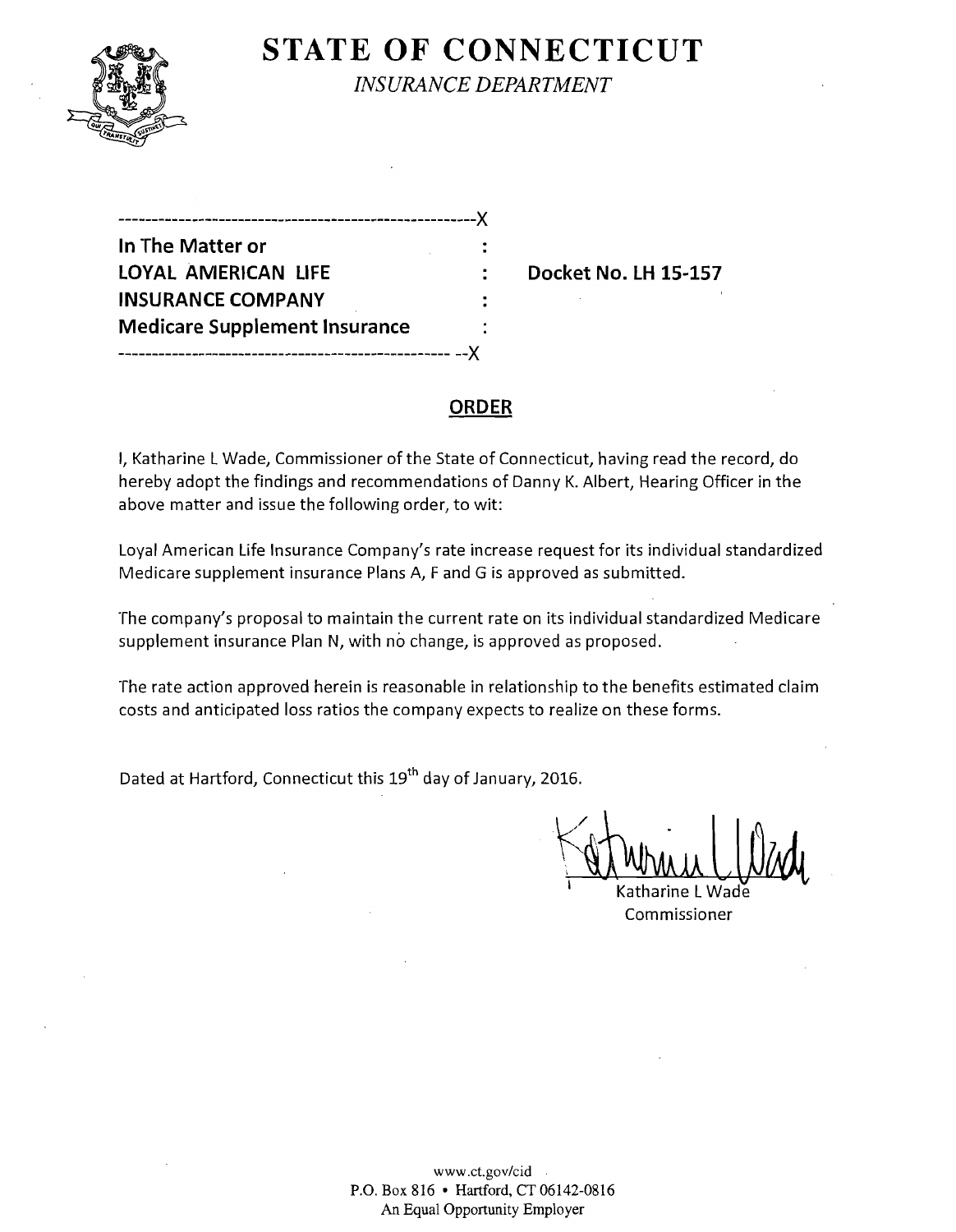## **STATE OF CONNECTICUT** *INSURANCE DEPARTMENT*



In The Matter or LOYAL AMERICAN LIFE INSURANCE **COMPANY Medicare Supplement Insurance** 

**Docket No. lH 15-157** 

## **PROPOSED FINAL DECISION**

## **1. INTRODUCTION**

The Insurance Commissioner of the State of Connecticut is empowered to review rates charged for individual and group Medicare supplement policies sold to any resident of this State who is eligible for Medicare. The source for this regulatory authority is contained in Chapter 700c and Section 3Ba-495a of the Connecticut General Statutes.

After due notice, a hearing was held at the Insurance Department in Hartford on Tuesday, January 5,2016 to consider whether or not the rate increase requested by Loyal American Life Insurance Company on its individual Standardized Medicare supplement business should be approved.

No company representatives attended the hearing.

No general public attended the hearing.

The hearing was conducted in accordance with the requirements of Section 3Ba-474, Connecticut General Statutes, the Uniform Administrative Procedures Act, Chapter 54 of Section 3Ba-B-1 et seq. of the Regulations of Connecticut State Agencies.

A Medicare supplement (or Medigap) policy is a private health insurance policy sold on an individual or group basis, which provides benefits that are additional to the benefits provided by Medicare. For many years Medicare supplement policies have been highly regulated under both state and federal law to protect the interests of persons eligible for Medicare who depend on these policies to provide additional coverage for the costs of health care.

Effective December 1, 2005, Connecticut amended its program of standardized Medicare supplement policies in accordance with Section 38a-496a ofthe Connecticut General Statutes,

> www.ct.gov/cid P.G. Box 816 • Hartford, CT 06142-0816 An Equal Opportunity Employer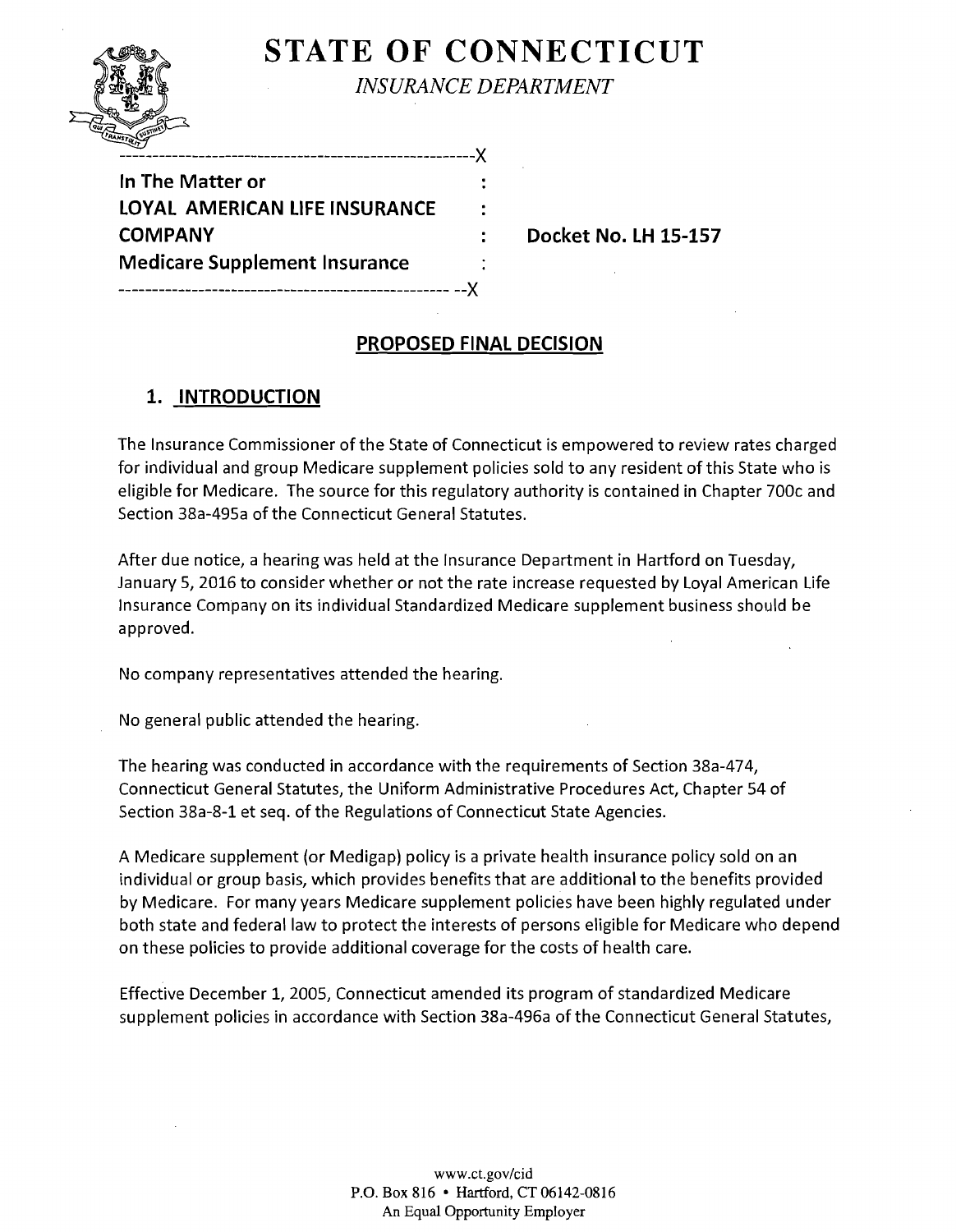and Sections 38a-495a-1 through 38a-495a-21 of the Regulations of Connecticut Agencies. This program, which conforms to federal requirements, provides that all "core" package of benefits known as Plan A. Insurers may also offer anyone or more of eleven other plans (Plans B through N).

Effective January 1, 2006, in accordance with Section 38a-495c of the Connecticut General Statutes (as amended by Public Act 05-20) premiums for all Medicare supplement policies in the state must use community rating. Rates for Plans A through N must be computed without regard to age, gender, previous claims history or the medical condition of any person covered by a Medicare supplement policy or certificate.

The statute provides that coverage under Plans A through N may not be denied on the basis of age, gender, previous claims history or the medical condition of any covered person. Insurers may exclude benefits for losses incurred within six months from the effective date of coverage based on a pre-existing condition.

Effective October 1,1998, carriers that offer Plan B or Plan C must make these plans as well as Plan A, available to all persons eligible for Medicare by reason of disability.

Insurers must also make the necessary arrangements to receive notice of all claims paid by Medicare for their insureds so that supplement benefits can be computed and paid without requiring insureds to file claim forms for such benefits. This process of direct notice and automatic claims payment is commonly referred to as "piggybacking" or "crossover".

Sections 38a-495 and 38a-522 ofthe Connecticut General Statutes, and Section 38a-495a-10 of the Regulations of Connecticut Agencies, state that individual and group Medicare supplement policies must have anticipated loss ratios of 65% and 75%, respectively. Under Sections 38a-495-7 and 38a-495a-10 of the Regulations of Connecticut Agencies, filings for rate increases must demonstrate that actual and expected losses in relation to premiums meet these standards, and anticipated loss ratios for the entire future period for which the requested premiums are calculated to provide coverage must be expected to equal or exceed the appropriate loss ratio standard.

Section 38a-473 of the Connecticut General Statutes provides that no insurer may incorporate in its rates for Medicare supplement policies factors for expenses that exceed 150% of the average expense ratio for that insurer's entire written premium for all lines of health insurance for the previous calendar year.

### II. **FINDING OF FACT**

After reviewing the exhibits entered into the record of this proceeding, and utilizing the experience, technical competence and specialized knowledge of the Insurance Department, the undersigned makes the following findings of fact: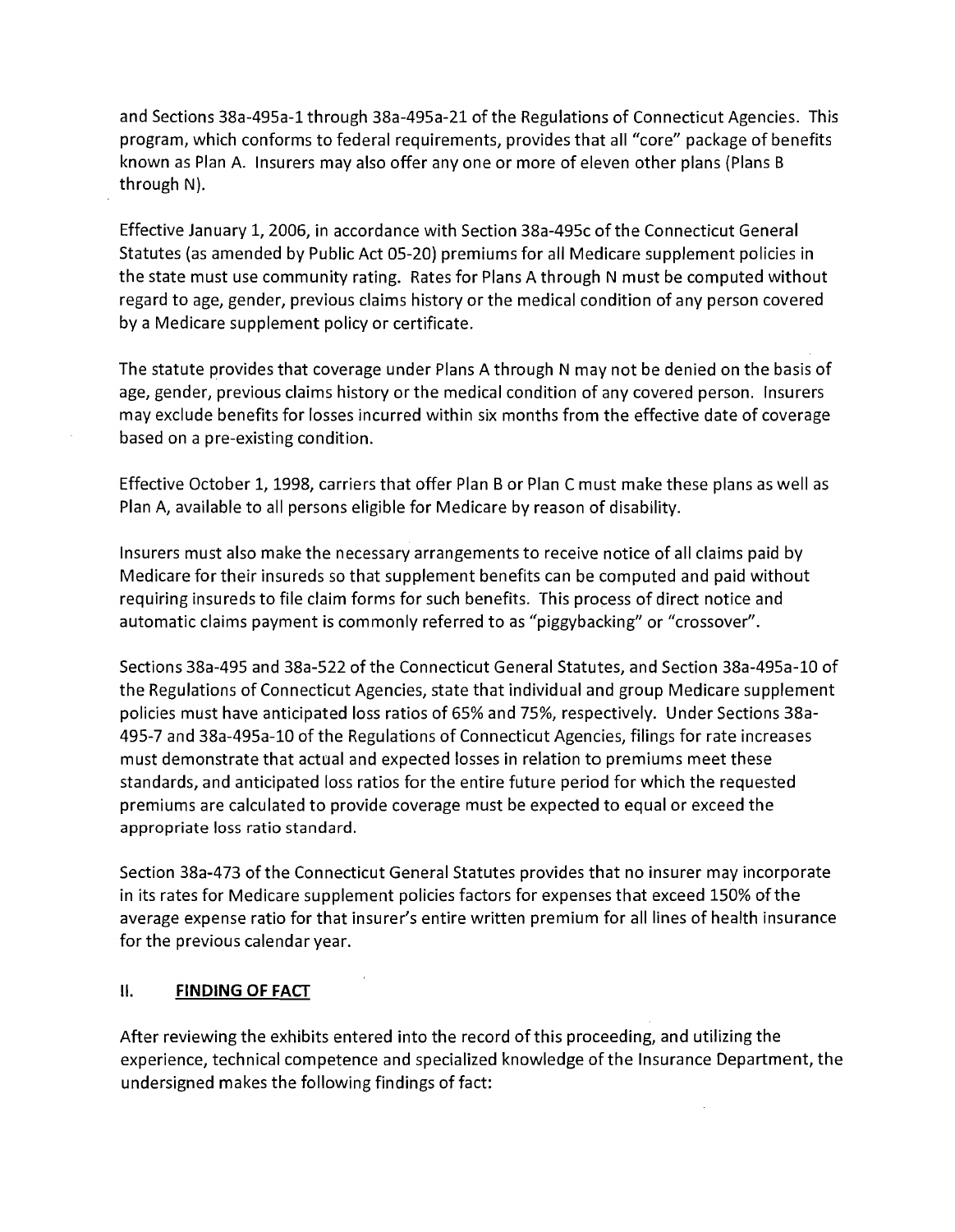- 1. Loyal American Life Insurance Company is requesting a 5.8% rate increase on its individual standardized Plans A, F and G. They are also requesting that the rate for Plan N remain unchanged.
- 2. As of 9/30/15 there were 600 policies in-force in Connecticut and 9,130 nationwide.
- 3. The most recent approved rate increase for these forms was 8.0%, effective 3/1/2015
- 4. Loyal American has certified that their expense factor is in compliance with section 38a-473, C.G.S.
- 5. Loyal American has conformed to subsection (e) of section 38a-495c, C.G.S. regarding the automatic claims processing requirement.
- 6. The proposed rates are designed to satisfy the Connecticut regulatory loss ratio of 65%.
- 7. Below are the loss ratios for each Plan in Connecticut, for 2014, 2015 (through September) and inception-to-date:

| Plan  | 2014   | 2015   | Inception |
|-------|--------|--------|-----------|
| А     | 211.0% | 213.5% | 212.9%    |
| F     | 81.7%  | 79.2%  | 79.8%     |
| G     | 64.2%  | 94.3%  | 88.2%     |
| N     | 72.3%  | 74.0%  | 73.4%     |
| Total | 71.6%  | 90.4%  | 86.2%     |

8. Below are the loss ratios for each Plan nationwide, for 2014, 2015 (through September) and inception-to-date:

| Plan  | 2014   | 2015   | Inception |
|-------|--------|--------|-----------|
| А     | 211.0% | 218.3% | 217.0%    |
| С     | 128.3% | 154.5% | 148.0%    |
| F     | 63.8%  | 88.0%  | 82.9%     |
| G     | 65.4%  | 73.2%  | 70.4%     |
| N     | 66.3%  | 72.8%  | 70.6%     |
| Total | 65.5%  | 82.6%  | 78.1%     |

9. Loyal American's Medicare supplement rate filing proposal is in compliance with the requirements of regulation 38a-474 as it applies to the contents of the rate submission as well as the actuarial memorandum.